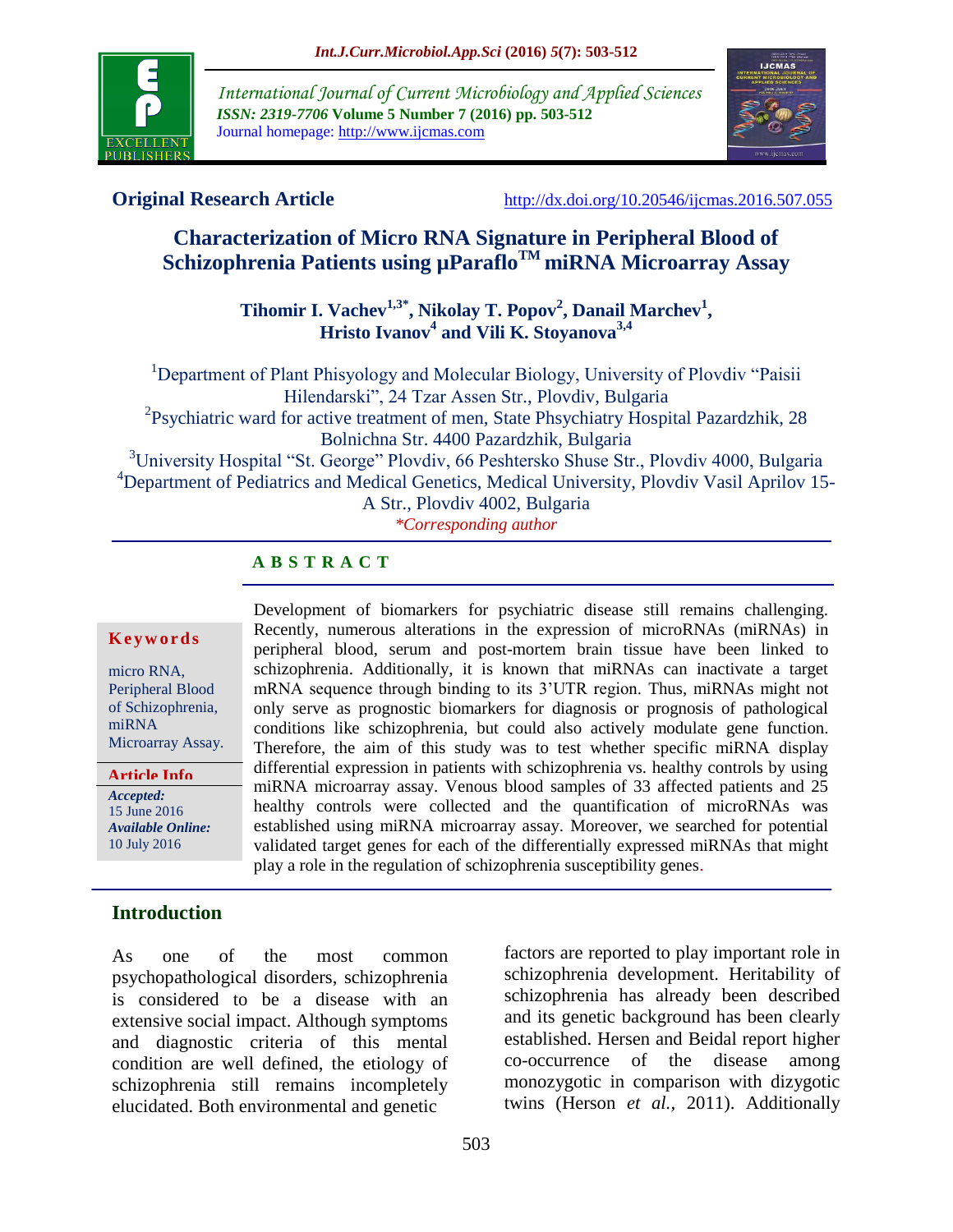several genome-wide association studies have revealed the involvement of many different loci in schizophrenia pathology (Mirnics *et al.,* 2000). Abnormal gene expression connected with the disease has also been described by many groups (Perkins *et al.,* 2007). MicroRNAs (miRNAs) can be considered as master regulators of essential cellular processes (Bartel, 2009; Sun *et al.,* 2010) and could therefore be affected by disease processes. Profiling of miRNA is being undertaken in the search for potential biomarkers in a variety of diseases. Increasing evidence shows that miRNAs take part in many biological processes, including cell proliferation, differentiation, migration, and apoptosis (Bartel, 2009). Thus, changes in the levels of expression of either miRNA could have long-term consequences, making it plausible for them to play a role in the etiology of schizophrenia.

#### **Materials and Methods**

### **Participants**

The study design and the Inform Consent Form (ICF) were approved by the Ethics Committee of Plovdiv Medical University. The Institutional Review Board of the university approved the use of the samples for this study. Thirty schizophrenic patients from State Psychiatric Hospital - Pazardjik, Bulgaria were recruited аfter obtaining a written informed consent. All the patients were interviewed by certified Mini-International Neuropsychiatric Interview by a certified psychiatrist rater to evaluate diagnosis of schizophrenia on Diagnostic and Statistical Manual of Mental Disorders forth text revised edition (DSM IV TR) criteria and to exclude any mental disorder in the controls. The control group included 25 healthy subjects matched by gender and age. Main inclusion criteria was that the

participants did not receive any medication before blood sampling for at least 2 weeks. People with other chronic medical conditions and current somatic/neurologic diseases, alcohol or drug abuse/dependancy were excluded.

#### **Blood collection and RNA extraction**

An aliquot of whole peripheral blood (2.5 ml) for each subject (schizophrenia and healthy controls) was collected directly into a PAXgene blood RNA tubes (PreAnalytiX) and stored at room temperature for minimum of 4 hours and than freezed at - 20°C, prior to total RNA extraction . Total RNA was isolated using PAXgene blood miRNA kit (PreAnalytiX), according to the manufacturer's protocol. Assessment of absorbance ratio of 260/280 nm revealed that all RNA samples are with sufficient quality (1.9 - 2.1) for further analysis, according to the service requirements. Pooled samples were created by adding an equivalent amount of total RNA from each individual sample to final concentration of 5 µg RNA samples*.* Pooled RNA samples were precipitated according to the service requirements, each pooled RNA sample was mixed with 1/10th volume of 3M NaOAc, pH 5.2 and 3 volume 100% ethanol*,* tо the final volume of 400 µl. Aliquots of pooled RNAs were frozen at -80°C and shiped on dry ice. RNA integrity of pooled samples was assessed by agarose gel electrophoresis and checked by Agilent 2100 Bioanalyzer.

#### **MicroRNA Expression Profiling (LC Science)**

The  $\mu$ Paraflo<sup>TM</sup> miRNA microarray assay was performed using a service provider (LC Sciences, Houston, TX) with a proprietary microfluidic array based on the Sanger miRBase v18.0 database [\(http://www.sanger.ac.uk/Software/](http://www.sanger.ac.uk/Software/%20Rfam/mirna)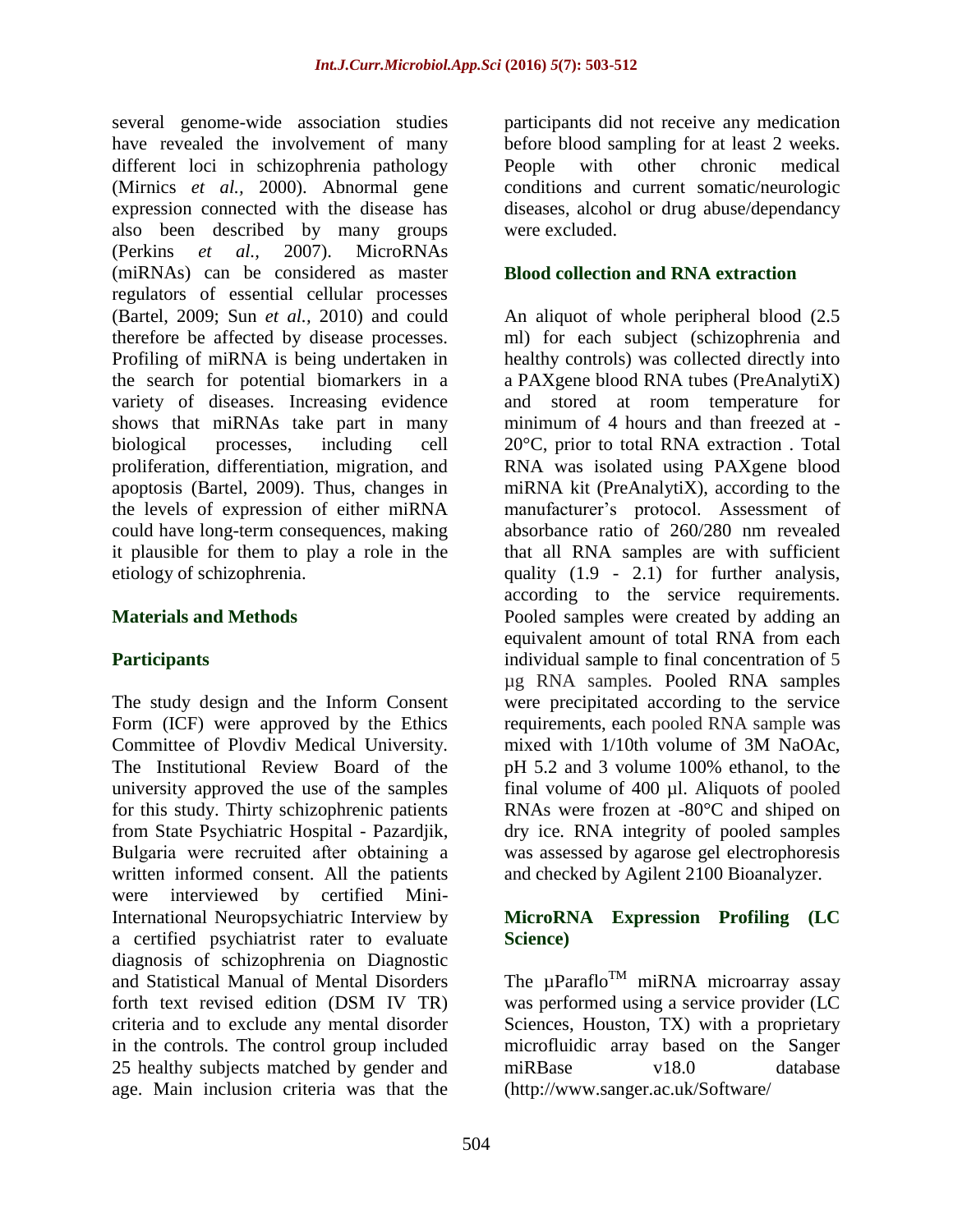Rfam/mirna), designed to detect 1898 unique mature human miRNA sequences. MiRNA microarray analysis was carried out to determine differential expression in blood miRNAs between pooled samples of healthy individuals and pooled RNA samples derived from patients with schizophrenia. Fluorescence images were collected using a GenePix 4000B laser scanner (Molecular Device, Sunnyvale, CA) and digitized using Array-Pro image analysis software (Media Cybernetics, Bethesda, MD).

### **Target gene analysis of differentially expressed microRNAs in schizophrenia patients**

In order to study the potential modulation in gene expression that may be associated with specific miRNAs changes identified in our study, miRNA validated target studies were carried out using the publically available database, miRWalk available at [\(http://mirwalk.uni-hd.de\)](http://mirwalk.uni-hd.de/). The validated targets module hosted experimentally verified miRNA interaction information associated with target genes were used.

### **Results and Discussion**

### **Analysis of miRNA microarray assay (LC Sciences)**

In order to study the potential significance of certain miRNAs in schizophrenia, we analyzed global miRNA expression profiles in pooled peripheral blood samples from 30 schizophrenia patients and 25 healthy controls using miRNA microarray for mature human miRNAs. To assess the reproducibility of the microarray technique, two replicates from the same preparation were used for each of the two microarray hybridizations conducted in this research. In order to statistically estimate significance of every observed change in microRNA

expression, a two sample independent t test was performed. Comparison between the micro-RNA expression levels in these pooled samples identified 19 miRNAs with significant change in expression ( $p < 0.05$ ), the majority (13) of which showed increased expression in schizophrenia patients. Among them, 4 showed fold change greater than 2.5 compared with the controls. 11 micro-RNAs appeared to be significantly downregulated (*p* < 0.05) in schizophrenia patients in comparison with healthy controls. These notable alterations in regulation of the respective microRNAs suggest that they may play important role in the pathogenesis of schizophrenia. Moreover the heat map, which was generated to visualize the results of hierarchical clustering, clearly shows the distinction between schizophrenia and control samples. (Table 1). The cluster graph represents all microRNAs that displayed statistically significant change with *p* value less than 0.01. The clustering analysis revealed microRNAs (such as hsa-miR-4668-5p and hsa-miR-421) with very similar patterns of expression, despite the fact that their genes occupy very distant genome loci.

High-throughput miRNA expression analysis of 1898 unique annotated mature human miRNA sequences (from miRBase 18.0) revealed a set of 19 differentially expressed miRNAs. 13 of which was upregulated and 6 down regulated, respectevly (*p<*0,05) Significantly downregulated molecules includes, miR-183-5p,  $(\log_2 -$ 0,65, *p*=0,026), miR-3173-5p, (log<sub>2</sub> - 0,85, p=0,029), miR-125b-5p,  $(\log_2 - 0.58, p=$ 0,033), miR-192-5p,  $(\log_2 - 0.47, p=0.033)$ , miR-1976,  $(\log_2 - 0.42, p = 0.033)$ , miR-4701-3p,  $(\log_2 - 0.54, p=0.044)$ . A trend towards increased expression (upregulation) showed miR-4311,  $(\log_2 - 0.96)$ , p=0,014), miR-4668-5p,  $(\log_2 - 0.38,$  $p=0,022$ ), miR-421, (log<sub>2</sub> - 0,30, p=0,022), miR-4498,  $(log_2 - 0.98, p=0.027)$ , miR-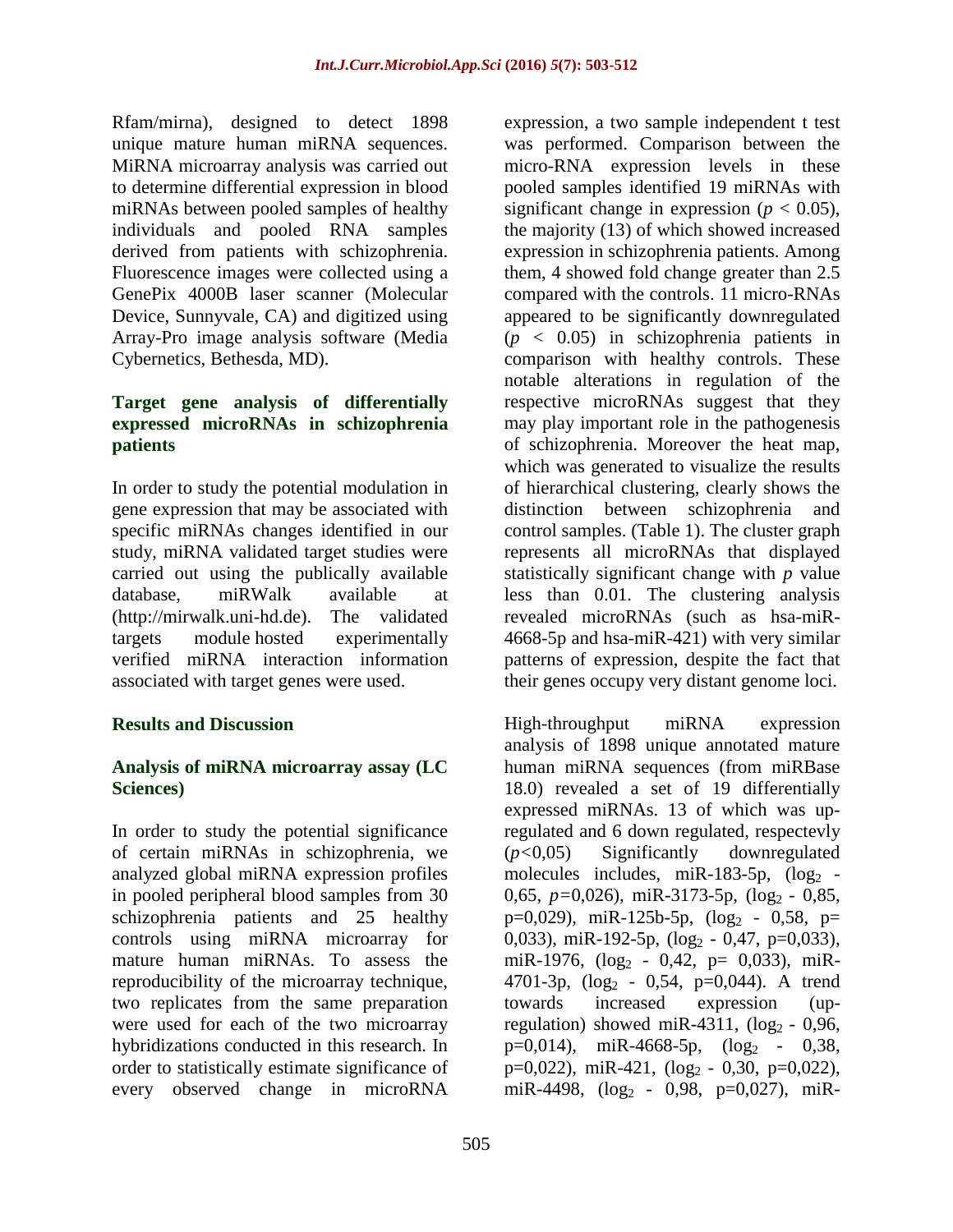4691-3p,  $(log_2 - 1,50, p=0,029)$ , miR-3185,  $(log_2 - 1.01, p=0.035)$ , miR-4728-5p,  $(log_2 -$ 0,70, p=0,037), miR-3184-5p,  $(log_2 - 2.54$ p=0,039), miR-4479,  $(log_2 - 0.32, p=0.041$ ), miR-30b-3p,  $(\log_2 - 1, 26, p=0, 041)$ , miR-5010-5p,  $(log_2 - 1,45, p=0,041)$ , miR-492,  $(log_2 - 1.97, p=0.042)$  and miR-30e-3p,  $(log_2)$  $-1,13, p=0,047$ ).

#### **Target Analysis of Schizophrenia-Associated microRNAs**

Validated target genes of differentially expressed microRNAs identified by miRNA microarray analysis are shown in Table 1.

Abnormal miRNA expression has widely been reported in numerous human diseases. A series of recent studies have shown that miRNAs in whole blood serum and plasma are considered to be a biomarkers for several diseases (Scholer *et al.,* 2010). Several recent reports have confirmed the principle that the peripheral blood is a potentially useful source of diagnostic biomarkers for neuropsychiatric diseases and disorders (Gardiner *et al.,* 2012; Lai *et al.,* 2011; Mellios *et al.,* 2012; Ivanov *et al*. 2015). Some of them have indicated the usefulness of using whole blood for miRNA expression studies and have demonstrated altered expression of blood and brain miRNAs involved in brain plasticity and maturation associated to schizophrenia (Gardiner *et al.,* 2012; Lai *et al.,* 2011; Mellios *et al.,* 2012). All these studies suggest that whole blood cells could reflect, or in part share, the molecular phenotype of neural cells and thus could be used in studies of psychiatric disorders. This study demonstrates the use of miRNA signatures as an important advance in schizophrenia research. Elucidating miRNA dysregulation in schizophrenia will promote understanding of

the contribution of miRNAs in neurocognitive, behavioral and other common disorders that demonstrate differential miRNA expression.

Recently, global analysis of the expression profile of micro RNA from peripheral blood mononuclear cells (PBMC) of 112 patients with schizophrenia and 76 non-psychiatric controls conducted by Gardiner and colleagues revealed a significant dysregulation of micro RNA expression in schizophrenia. In their study, the authors found 83 micro RNA molecules that showed statistically significant decreased expression in the group of schizophrenia patients. In addition, some of the differentially expressed micro RNA molecules  $(20\%)$ are transcribed from a single imprinting locus, maternally expressed in the DLK1- DIO3 region on chromosome 14q32 (Gardiner, 2011). All this suggests the possible involvement of major locus-specific genetic or epigenetic control mechanisms associated with this disorder.

The micro RNA molecules, identified by us with a similar change in expression and mapped in single loci would be intriguing subject for clarification of the relationship between their expression and localization into the genome (locus-specific expression).

In order to assess in in detail the biological consequences of the observed changes Gardiner *et al*. also analyze the predicted target genes of the differentially expressed micro RNA molecules. They found that the target genes are involved in biological pathways directly related to nerve function by axons guidance, regulation of actin cytoskeleton, long-term potentiation, longterm depression, adhesion (focal adhesions) and neurotropins (Gardiner, 2011).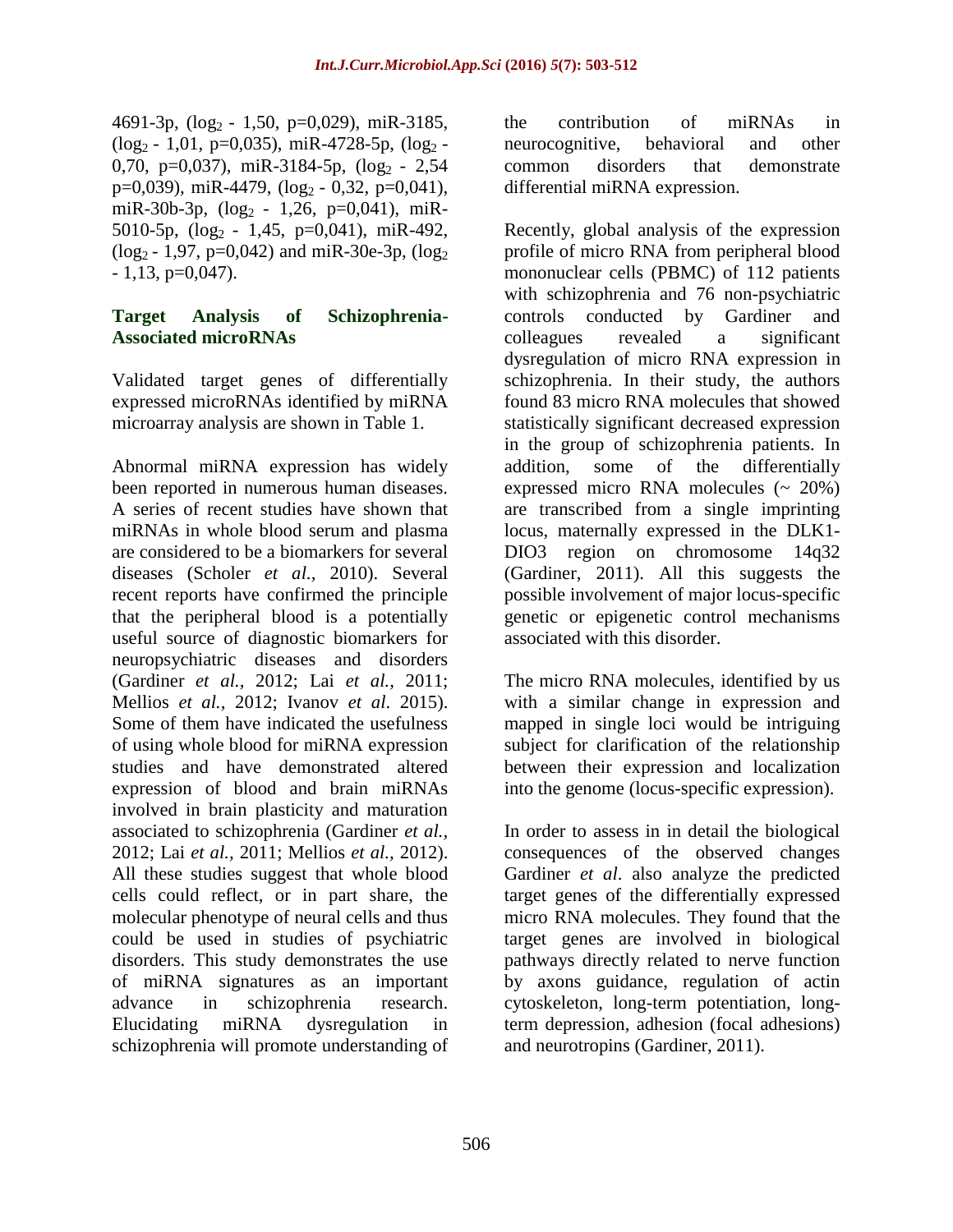| <b>MiRNAs</b>    | <b>Dysregulation</b> | <b>Validated target genes</b>                                                                                                                                                                                                                                                                                                                                                                                                                                                                                                                                                                                                                                                                                                                                                                                                                                                                                                                                                                                                                                                                                                                                                                                                                                                                                                                                                                                                                                                                                                                                                                                    |
|------------------|----------------------|------------------------------------------------------------------------------------------------------------------------------------------------------------------------------------------------------------------------------------------------------------------------------------------------------------------------------------------------------------------------------------------------------------------------------------------------------------------------------------------------------------------------------------------------------------------------------------------------------------------------------------------------------------------------------------------------------------------------------------------------------------------------------------------------------------------------------------------------------------------------------------------------------------------------------------------------------------------------------------------------------------------------------------------------------------------------------------------------------------------------------------------------------------------------------------------------------------------------------------------------------------------------------------------------------------------------------------------------------------------------------------------------------------------------------------------------------------------------------------------------------------------------------------------------------------------------------------------------------------------|
| $m$ i $R-183-5p$ | Downregulated        | AAMP, ABCF1, ARHGDIA, ASNS, AUH, CCND1, CAPNS1, CCNB1,<br>SLC31A1, CR1, CS, CSNK2A1, DAP, DMWD, DOCK1, DTYMK, EGR1,<br>FAT2, FEN1, FOXO1, FNTB, GAS1, GATA6, KAT2A, GLO1, GLUL,<br>GSPT1, GSR, HARS, HCFC1, HINT1, HLA-A, HNRNPL, HOXA5,<br>HSPA1B, HSP90AA1, FOXN2, IDH2, IGF1R, FOXK2, INSIG1, ITGA5,<br>ITGB1, ITPKB, KIF2A, KIF5C, MCM4, MSH2, TRIM37, MYO10,<br>HNRNPM, NEO1, NOTCH2, P4HB, PDE8A, PLOD2, POLH, PPP3R1,<br>PSEN1, PSMD13, PTPN9, PTPN11, RAB5B, RALGDS, RCN2, REV3L,<br>RPLP0, SRSF2, SRSF2, SFSWAP, SLC2A3, SLC5A3, SNRPD3, ST13,<br>CCT3, TRO, UBP1, UCHL3, UQCRC1, EZR, BRPF1, ARHGEF5, PTP4A2,<br>TTF2, ITGA8, API5, DGAT1, TIMELESS, BTRC, BTAF1, USP8, RPL23,<br>BAG4, AKAP12, TRAF4, KIAA0430, PHF14, KNTC1, ARHGAP32,<br>EIF4A3, SERTAD2, PLEKHM1, PDCD6, PREB, TRIM28, RNF41,<br>CTDSPL, CEPT1, GNB2L1, LYPLA1, MYBBP1A, HYOU1, TXNIP,<br>SRSF10, USP19, STIP1, C14orf1, MTF2, RBM34, MYCBP2, PPRC1, ERC1,<br>TNRC6B, FAM175B, ZC3H4, USP22, LARP1, OPN3, TMEM245, NIPBL,<br>UBXN7, GNL3, PDCD4, HIPK2, SENP1, RDH11, LARS, NUB1, RC3H2.<br>OTUD4, KLHL24, TRIT1, COMMD8, RIF1, LAPTM4B, SMEK1, TSR1,<br>SERTAD4, C10orf2, C15orf39, RTN4, THOC2, CNOT6, MTUS1, NUFIP2,<br>ARHGAP21, MKL1, ZFAT, ABHD17C, ELAC2, FKBPL, TUT1, BCL11B,<br>WNK1, UBE2Z, STK33, TMEM108, GCC1, ZFHX4, PEAK1, RPAP2,<br>FAM188A, TUBB1, GUCD1, STK40, ARFGAP2, TNRC18, FAM104A,<br>MASTL, ABCC10, FAM110B, LENG8, NAA30, ZC3H18, CYB5D2,<br>IZUMO2, TPRG1L, C5orf24, KDELC2, C18orf25, KLHL23, SH3D19,<br>NHSL2, WDR53, SHISA2, ZBTB34                                                                 |
| $m$ i $R-192-5p$ | Downregulated        | ACADSB, ACVR2A, ACVR2B, ACVR2B, ADRBK2, AGL, ALCAM,<br>ALCAM, ALDH9A1, ANG, APC, XIAP, TRIM23, ASPH, ATF1, ATP1B1,<br>BARD1, BARD1, BCL2, BGLAP, BICD1, BLM, BMPR2, DST, BRCA1,<br>BRCA2 BTC, BUB1B, BYSL, CA8, CAMK4, CASP7, CCNE1, ENTPD3,<br>CDC20, CDC25A, CDKN1B, CDKN2A, CDKN2D, CDKN3, CENPA,<br>CENPE, CENPF, CFL2, RCBTB2, CHM, CHML, CLIC1, CLK1, CREBL2,<br>CRK, CTH, CYP24A1, DBT, DDOST, DDX3X, DDX3X, COCH, DHCR24,<br>SLC26A2, HBEGF, DYRK1A, E2F5, ECT2, PHC2, EEF1A2, EFNB2, EGR1,<br>EGR1, EIF2S1, EML1, EPS8, ERCC3, ERCC3, ERCC4, ERCC4, EXTL2,<br>ACSL1, FBN1, FEN1, GPC4, FGF2, FOS, CENPI, GATM, GCH1, GNRH1,<br>GPR19, GPR37, GRIA1, MSH6, HADH, HAS3, HMGCS1, HMMR, FOXA1,<br>HOXA10, HOXA13, HOXB9, HRH1, HSPA2, ICAM3, ID1, ID2, ID4, IDI1,<br>IFRD1, IGF1R, IL1R1, IL1RAP, IL6ST, IL7, IL15, IMPA1, INSIG1, IRAK1,<br>ITGAV, ITGB1, KCNS3, KIF5B, KIF5C, KPNA5, LIMS1, LIPA, FADS1,<br>LMAN1, LMNB1, LOXL2, MAD2L1, MAN2A2, MCAM, MCM3, MCM3,<br>MCM6, DNAJB9, MDM4, MEIS2, MAP3K1, MFI2, MKI67, MSN, MSN,<br>MT1F, MT1X, MXI1, MYB, PPP1R12A, NAB1, NBN, NCBP1, NEK1,<br>NFIB, NFYA, NKX3-1, NSF, NUCB2, ODC1, OPA1, ORC1, OVOL1,<br>PAFAH1B1, PARN, PAWR, PCDH7, PDE2A, PET112, CDK14, PGM3,<br>PIM1, PIM1, PLAGL2, PLAU, PLOD1, PLS3, UBL3, PODXL, POU2F1,<br>PPARG, PPAT, PPM1A, PPP1CA, PPP1CB, PRIM1, PRKAA2, PRKAR1A,<br>MAPK9, DNAJC3, PRNP, PRPS2, LGMN, PTPRE, PTS, RAD1, PURA,<br>RAB1A, RAB2A, RAB2A, RAB3B, RAB27A, RAD21, RAD51, RAD51,<br>RAPIGAP, RB1, RB1, RBL2, RECQL, RET, RFC4, RNASE4, RNASEL,<br>RNF6, RPS6KB1, RRM1, ATXN7, SCD, CCL3L1, TRAPPC2, SGCB, STIL, |

## **Table.1** List of validated target genes of dysregylated miRNAs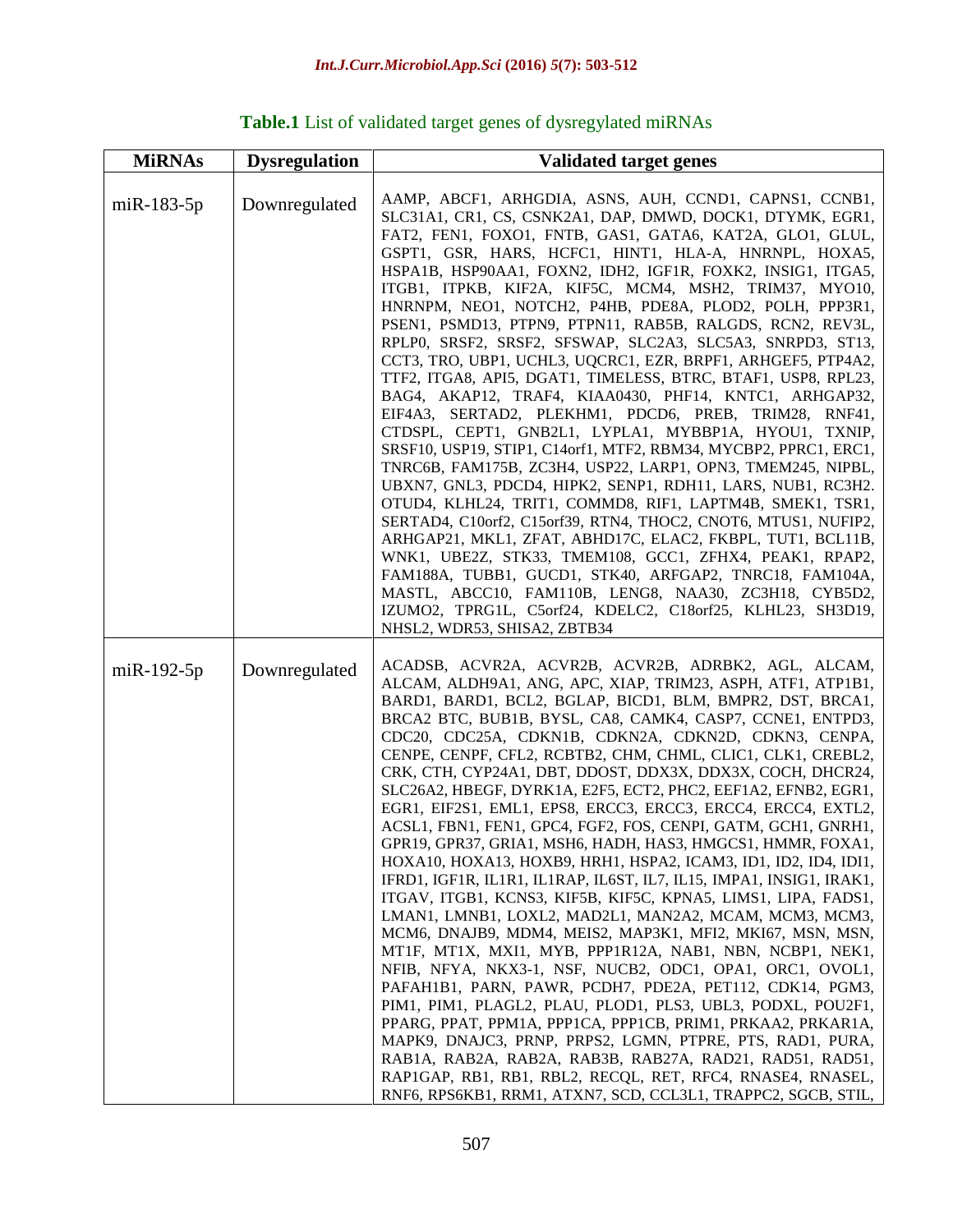| SLC1A4, SLC7A2, SLC9A5, SMARCA2, SMARCB1, SNRPD1, SOAT1,                                                       |
|----------------------------------------------------------------------------------------------------------------|
| SP4, SPARC, SPTBN1, SRD5A1, SS18, STK3, MED22, TBL1X, TCEB3,                                                   |
| HNF1B, TCF7, TDG, THBD, THOP1, KLF10, TMPO, TOP1, TPM4,                                                        |
| HSP90B1, TRPC1, TTK, TTPA, UBE2D1, UBE2D2, UBE2V2, UGT8, UNG,                                                  |
| UPP1, UQCRC2, USP1, UVRAG, TRPV1, WHSC1, WNT3, XK, XPA,                                                        |
| XPO1, ZBTB14, ZNF45, ZNF85, ZNF165, ZNF184, ZNF200, ZNF215,                                                    |
| ZNF226, ZNF230, LRP8, PXDN, MANF, DEK, ALDH5A1, EPM2A, BRD3,                                                   |
| STAM, CUL5, NCOA3, CDC7, FZD1, FZD4, FZD7, PIP4K2B, EEA1,                                                      |
| STX7, STX7, CUL3, TTF2, RANBP3, PKP4, ENC1, CDC14A, DEGS1,                                                     |
| TMEFF1, B3GALNT1, B3GALNT1, ABCC3, TNFSF13, PABPC4, CD164,                                                     |
| CD164, SAP30, HESX1, IQGAP1, KAT2B, FUBP1, AP1S2, HERC2,                                                       |
| MPZL1, SPAG9, USP14, NMI, SLC16A6, SYNGR1, SLC16A7, LRRFIP1,                                                   |
| LRRFIP2, DLG5, STK17B, CD83, MMP20, NREP, TRIP13, ZNHIT3,                                                      |
| B4GALT6, ARHGAP29, FAM189A2, TJP2, ABCG2, EIF2AK3, AKAP7,                                                      |
| KIF23, ATP6V1G1, KIF20B, ARHGEF10, USP34, DLGAP5, MTSS1,                                                       |
| ARHGAP11A, GAB2, EPM2AIP1, PPP1R26, PSMD6, SEC24D, FAM20B,                                                     |
| KBTBD11, KIF14, AMMECR1, HS3ST3B1, ZBTB33, SH2B3, HCN4,                                                        |
| TROAP, SMC4, ACTR2, KIF20A, CTR1B, ARL4C, ZNF263, AKAP9,                                                       |
| LHFP, ZNF443, MFSD10, TRAIP, ZNF267, CCNO, TFG, ABCA8,                                                         |
| CORO2B, ANAPC10, ST3GAL6, TUBGCP3, C1D, C1D, ZBTB18, SEC23B,                                                   |
| SYNCRIP, SEMA4D, SEMA4D, CIB2, EAF1, LAMTOR5, SLC19A2,                                                         |
| ARFGEF1, SMC2, ATP5L, KHDRBS3, CTCF, TNFSF13B, POLQ, TCFL5,                                                    |
| PLK4, PHTF1, ZMYND11, ZBTB6, ZNF273, NMU, AP3M2, RAB40B,                                                       |
| CKAP4, TMED10, PAPD7, CPSF6, TOPBP1, DNAJB4, PRSS23, PRDM4,                                                    |
| IBADH, CIT, FGFR1OP, PTP4A3, ERLIN2, AKAP11, RASSF8, SEC63,                                                    |
| USP18, ZNF652, ZFP30, RHOBTB3, COBLL1, RAB11FIP2, ICK, ENPP4,                                                  |
| INPP5F, ANKRD6, CLSTN1, RUFY3, WDR47, NCBP2, ELL2, SCMH1,                                                      |
| LIMCH1, FNBP1, ENDOD1, EMC1, SNX13, PASK, OTUD3, TMEM194A,                                                     |
| FKBP15, SATB2, RPGRIP1L, NCAPH, DICER1, SIRT1, TARDBP,                                                         |
| ABCB10, NPTXR, LEPROTL1, MACF1, GLTSCR1L, ZNF346, ARL2BP,                                                      |
| RABGAP1, POLA2, SLC7A11, TMEM2, SH3BP4, PRKD3, CADM1,<br>PITPNB, BCL2L13, PANX1, PANX1, DSTYK, RAD54B, DNAJB5, |
| PARM1, ANAPC15, SAMHD1, TPGS2, LRIG1, TRNL1, APPL1,                                                            |
| ARHGEF26, TOR1AIP1, C10orf137, PHF19, FBXW2, PITPNC1, FBXO25,                                                  |
| FBXO5, FBXO4, FBXO3, PCOLCE2, NUFIP1, NPHP3, AGO2, SLC39A1,                                                    |
| DIMT1, PDLIM3, KCNMB4, TOR1B, PPP2R3B, SLCO3A1, FLVCR1,                                                        |
| NOB1, MRPL13, ATAD2, RACGAP1, GRHL1, TFCP2L1, SENP1, SNX10,                                                    |
| PSMC3IP, GPSM2, UBIAD1, PIK3R4, CUZD1, IRX4, COPS7A, RNF141,                                                   |
| CDON, MTERFD1, METTL9, NAA20, IRAK4, RNFT1, CKLF, PLCE1,                                                       |
| NIN, ZDHHC2, CCDC174, RSRC1, THEM6, CRLF3, GULP1, PTPLAD1,                                                     |
| DTL, LARS, TAF9B, CCZ1, TMEM66, NLK, RAB23, CMPK1, RAB8B,                                                      |
| SIX4, SIX4, COQ3, BRWD1, SETD4, C21orf91, ANLN, WDR44, MRPL50,                                                 |
| MTMR12, NDFIP2, FAM63B, RSBN1, EPDR1, NDE1, ERCC6L, VPS13C,                                                    |
| BIVM, BCOR, UHRF1BP1, WHSC1L1, CMTM6, PARP16, PIGX, CLN6,                                                      |
| GID8, CDCA4, UACA, CXorf57, TRIM68, LARP1B, RFWD3, CEP55,                                                      |
| FAIM, RIC8B, BBS7, FANCI, NEIL3, NUDT15, PHF10, UBE2W,                                                         |
| MIS18BP1, AGPAT5, MNS1, SLC39A9, CHDH, HJURP,<br>MCM <sub>10</sub>                                             |
| CSGALNACT2, CHST12, HES6, IL17RB, ZNF823,<br>ENOSF1.<br>BMP2K,                                                 |
| RNPC3, FERMT1, G2E3, TBC1D22B, DEPDC1, CHD7,<br>SLC <sub>48</sub> A <sub>1</sub>                               |
| KDM4D, RADIL, ARHGEF40, FAM178A, IQCC, N4BP2, C1orf112,                                                        |
| TMEM30A, ZNF701, TDP1, SAYSD1, MBNL3, DCP1A, EAF2, WWC3,                                                       |
| PPP2R2D, RCC2, NKRF, SLC25A40, SERTAD4, CTPS2, EMC7, PAK6,                                                     |
| ARNTL2, NT5M, STOX2, KIF15, CHPT1, CTNNBIP1, CCDC47, CASC5,                                                    |
| ENTPD7, PHTF2, ATP10D, ZNF248, GPR126, NHSL1, CLK4, KIAA1143,                                                  |
| MKL2, KIDINS220, MIB1, KLHL42, NCEH1, STAMBPL1, KLHL8, HCN3,                                                   |
| FANCM, DENND1A, IGDCC4, ZFYVE28, TRIB3, GATAD1, PTBP2,                                                         |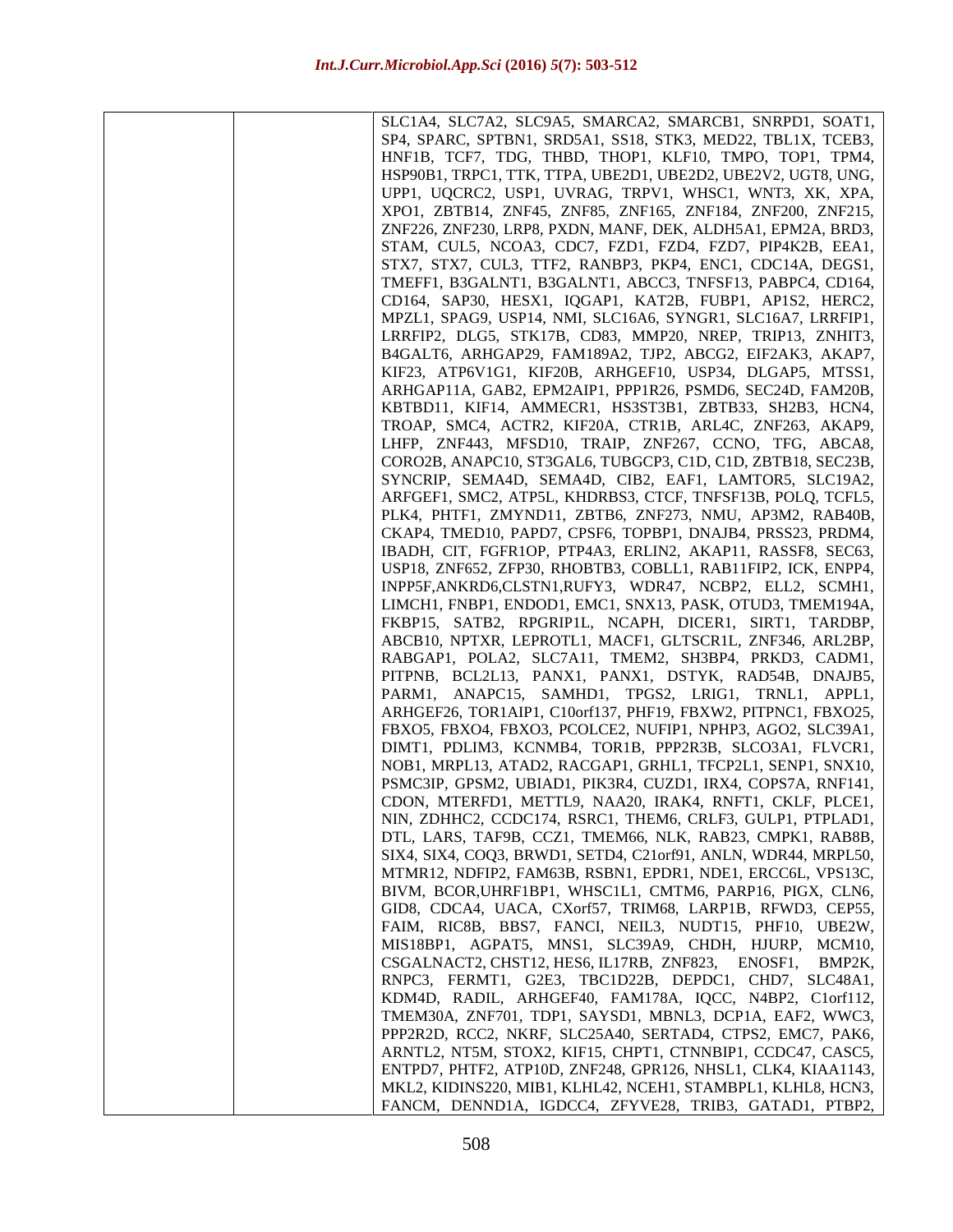|              |             | CREBZF, INIP, ELOVL5, AASDHPPT, SPCS3, BCORL1, CLSPN, PERP,<br>PERP, CENPK, MOAP1, SLC39A8, NOD2, TOR3A, PAPD5, NFKBIZ,<br>ZMAT3, MPP5, NUCKS1, CCDC14, FNDC3B ,ELOVL1, PLEKHG2,<br>REEP1, SOWAHC, WNK1, ZBTB10, OTUB2, MIS12, DDX50, DDX54,<br>KCTD15, PRRG4, C2orf49, RNF26, ZXDC, HAUS3, RNF219, OGFRL1,<br>SCRN3, CCDC121, RPAP3, HSPBAP1, PLEKHF2, GALNT12, E2F8,<br>CLIP4, FBXO31, VASH2, ZMYM1, TMEM180, BORA, RPAP2, ATAD5,<br>MAP6D1, CNTNAP3, L2HGDH, ERMP1, PHF17, WDR76, DSN1, RMI1,<br>WWC2, CCDC15, PIF1, CCDC176, ASRGL1, DBF4B, NAA50, C2orf44,<br>KLHL15, TRAF3IP3, DDHD1, DUSP16, SGPP1, APOLD1, FAM83D,<br>CAB39L, MAP1LC3B, C6orf62, LOC81691, VANGL1, SPRY4, ZNF611,<br>KIF18A, NUF2, DNAL1, UCK1, ATG10, ROPN1L, GSG2, BRIP1,<br>B3GNT5, KATNAL1, RAB6C, CEP78, TMEM164, MEX3B, LRRC8C,<br>ANKRD32, TCHP, PRADC1, PHF6, TMEM246, PCGF5, HOOK3,<br>KIAA1841, RPL43, FAXC, HIATL1, FAM126A, PSRC1, LMNB2,<br>Clorf198, ATAD1, TMTC4, FAM136A, SLC35B4, FAM222A, ALG10,<br>SERAC1, PRPF38A, CGNL1, UBASH3B, CEP19, ARHGAP19, USP45,<br>KIAA1671, EAF1, ZIC5, LRRCC1, KIAA1731, FHDC1, ZC3H12C,<br>ANKRD13A, LMLN, EFCAB11, C5orf30, TICRR, LYRM7, BTF3L4,<br>C12orf65, SLC25A51, MTDH, TIFA, TMEM169, TEX30, PIGM, PIGM,<br>TBC1D31, CADPS2, FAM71E1, GLCCI1, TMEM106A, TMEM200A,<br>OSBPL6, OSBPL8, OSBPL10, C1QTNF3, ATG4A, KCTD12, DIS3L,<br>LRRC58, LYSMD3, GINM1, RBP7, LEAP2, SFR1, ZNF641, NEDD1,<br>NIPA1, C16orf46, NOXO1, GABPB2, CCSAP, CMPK2, LYPD6, AHSA2,<br>FBXO36, DNAJC19, DCBLD2, C4orf32, EMB, PRRC1, AFAP1L1, HINT3,<br>FAM199X, SPIN4, ZSWIM3, KDELC2, PRICKLE1, ALG10B, MIPOL1,<br>CEP128, NRG4, EME1, SAMD13, SLC35F3, LSM14B, CKAP2L,<br>GAREML, SEPT10, ZNF385B, FAM132B, KLHL23, SGOL2, SLC16A14,<br>NIPAL1, BTNL9, SAMD3, ESCO2, CLVS1, C9orf163 FAM120AOS,<br>KIAA1958, USP54, SLC35G1, TMTC2, TMTC3, GPR180, ZFP1, ZNF519,<br>C18orf54, ZNF320, ZNF114, IFNLR1, SASS6, FAM171B, SGMS2, FUT11,<br>ANO6, ACSF3, C1orf86, TMEM17, DHFRL1, RDM1, CCDC111, C8orf47,<br>ZNF449, USP12, C10orf35, CCNY, RTKN2, HYLS1, TMEM136, SKA1,<br>OTUD1, CCDC7, SPATA13, KDM1B, PXDC1, CCZ1B, RSBN1L, STXBP4,<br>SLC25A30, CERS6, MSRB3, EHBP1L1, MCM9, C8orf46, ZDHHC23,<br>PCSK9, NPNT, CNEP1R1, ASPM, GAS2L3, LC46A3, GPR137C, C17orf58,<br>ZADH2, ZNF780A, RIMKLA, CCDC150, FAM126B, EOGT, CYP4V2,<br>LIN9, TRIM59, MMAB, CHSY3, GOLGA6A, TMC3, CCDC18, KIF24,<br>GEN1, TICAM2, FAM101B, FAM111B, LHFPL4, C5orf34, CA13,<br>NHLRC3, C1orf53, VGLL3, ZBTB34, ZNF704, FAM110C, C16orf52 |
|--------------|-------------|--------------------------------------------------------------------------------------------------------------------------------------------------------------------------------------------------------------------------------------------------------------------------------------------------------------------------------------------------------------------------------------------------------------------------------------------------------------------------------------------------------------------------------------------------------------------------------------------------------------------------------------------------------------------------------------------------------------------------------------------------------------------------------------------------------------------------------------------------------------------------------------------------------------------------------------------------------------------------------------------------------------------------------------------------------------------------------------------------------------------------------------------------------------------------------------------------------------------------------------------------------------------------------------------------------------------------------------------------------------------------------------------------------------------------------------------------------------------------------------------------------------------------------------------------------------------------------------------------------------------------------------------------------------------------------------------------------------------------------------------------------------------------------------------------------------------------------------------------------------------------------------------------------------------------------------------------------------------------------------------------------------------------------------------------------------------------------------------------------------------------------------------------------------------------------------------------------------------------------------------------------------------------------------------------------------------------------------------------------------------------------------------------------------------------------------------------------------------------------------------------------------------------|
| $miR30e-3p$  | Upregulated | LNPEP, TRIM37, NFKBIA, SERPINE2, PPP2R2B, RBBP7, RPS3, SGSH,                                                                                                                                                                                                                                                                                                                                                                                                                                                                                                                                                                                                                                                                                                                                                                                                                                                                                                                                                                                                                                                                                                                                                                                                                                                                                                                                                                                                                                                                                                                                                                                                                                                                                                                                                                                                                                                                                                                                                                                                                                                                                                                                                                                                                                                                                                                                                                                                                                                             |
|              |             | YWHAE, CLSTN1, TBC1D9B, UBXN1, DGCR8, FAM47E                                                                                                                                                                                                                                                                                                                                                                                                                                                                                                                                                                                                                                                                                                                                                                                                                                                                                                                                                                                                                                                                                                                                                                                                                                                                                                                                                                                                                                                                                                                                                                                                                                                                                                                                                                                                                                                                                                                                                                                                                                                                                                                                                                                                                                                                                                                                                                                                                                                                             |
| $m$ iR30b-3p | Upregulated | RORC, MYBBP1A, RNPS1, CXXC4                                                                                                                                                                                                                                                                                                                                                                                                                                                                                                                                                                                                                                                                                                                                                                                                                                                                                                                                                                                                                                                                                                                                                                                                                                                                                                                                                                                                                                                                                                                                                                                                                                                                                                                                                                                                                                                                                                                                                                                                                                                                                                                                                                                                                                                                                                                                                                                                                                                                                              |
| miR421       | Upregulated | SLC25A6, RHOB, RND3, ATM, ATP6V0C, ZFP36L2, CASP2, CEBPB,<br>COPA, DDX3X, DFFB, DUSP3, EEF1A1, EIF4A1, EIF4G2, FAT2, NR6A1,<br>GCSH, GRK6, NR3C1, HADHA, HTT, HSP90AA1, INPP4A, ITPK1, LBR,<br>LIMS1, CD46, SEPT2, NPM1, PHKA1, POLR2D, PPP2CB, PRCC, MAPK8,<br>MAPK8, PSME1, RANBP2, RBBP7, TRIM27, RPL18A, RPS10, RPS18,                                                                                                                                                                                                                                                                                                                                                                                                                                                                                                                                                                                                                                                                                                                                                                                                                                                                                                                                                                                                                                                                                                                                                                                                                                                                                                                                                                                                                                                                                                                                                                                                                                                                                                                                                                                                                                                                                                                                                                                                                                                                                                                                                                                               |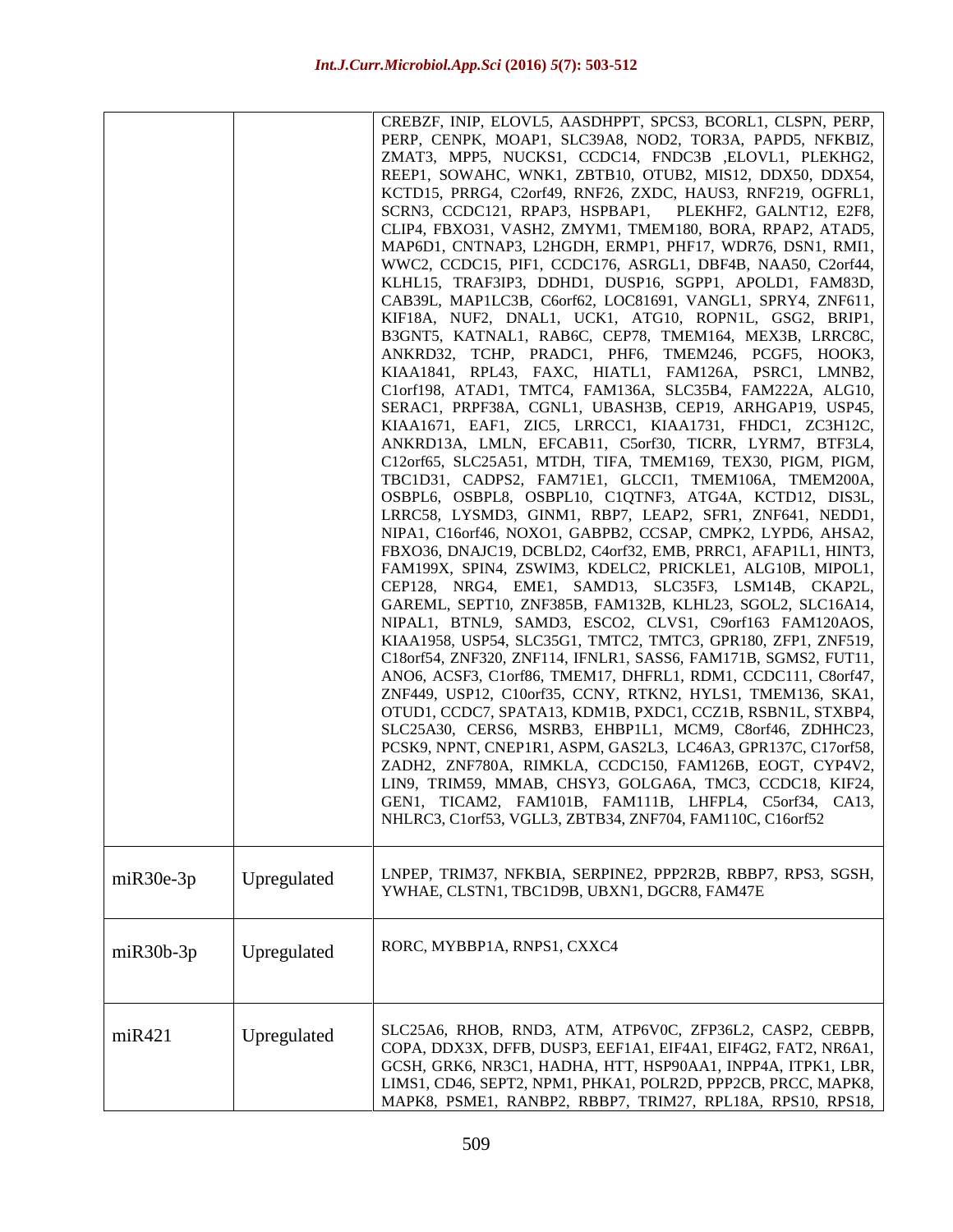|             |               | SRSF7 SLIT1, SRP9, SRPR, ZXDA, RASAL1, AP3B1, USO1, VAPA,<br>TTC37, CEP57, KIAA0100, DDX39A, DDX39A, TUBA1B, SLC9A6, CAP1,<br>LEPREL4, MTHFD2, PPARGC1A, MSL3, CDC37, DDX20, ATXN2L,<br>MLXIP, CNOT1, PHLPP2, NCDN, RHOBTB2, ZC3H7B, DNAJC16,<br>SMCHD1, PPP1R13B, SPECC1L, LARS2, CBX7, ACOT9, ZMYND8,<br>FKBP8, NIPBL, RAB26, NSL1, FAM32A, AGO1, AFF4, EIF3K, LMCD1,<br>RPL26L1, DNAJC27, AMZ2, RNF138, PQLC2, GID8, ATG2B, RIF1,<br>MIS18BP1, LIN7C, COPRS, ZNF280C, NDC1, DOK4, TSR1, CMAS,<br>DUS3L, CDC42SE2, RALGAPB, SENP7, ISY1, FAM160B1, CREBZF,<br>NCAPG, PCNXL4, MRPL38, GID4, AHNAK, TMEM109, CTC1, FBXO11,<br>RAB11FIP1, CD276, PRR7, GFOD2, FAM172A, PARP10, RAB2B, ZNF30,<br>MCFD2, RASL10B, NXPE3, SFXN1, PAXBP1, FAM122A, FAM168B,<br>GAREML, CREBRF, OTUD1, SREK1IP1, RGMB, ZNF678, RBMXL1,<br>HIST2H4B                                                                                                                                                                                                                                                                                                                                                                                                                                                                                                                                                                                                                                                                                                                                                                                                                                                                                                                                                                                                                                                                                                                                                                                                                                                                                                                                                                                                                                                                                           |
|-------------|---------------|------------------------------------------------------------------------------------------------------------------------------------------------------------------------------------------------------------------------------------------------------------------------------------------------------------------------------------------------------------------------------------------------------------------------------------------------------------------------------------------------------------------------------------------------------------------------------------------------------------------------------------------------------------------------------------------------------------------------------------------------------------------------------------------------------------------------------------------------------------------------------------------------------------------------------------------------------------------------------------------------------------------------------------------------------------------------------------------------------------------------------------------------------------------------------------------------------------------------------------------------------------------------------------------------------------------------------------------------------------------------------------------------------------------------------------------------------------------------------------------------------------------------------------------------------------------------------------------------------------------------------------------------------------------------------------------------------------------------------------------------------------------------------------------------------------------------------------------------------------------------------------------------------------------------------------------------------------------------------------------------------------------------------------------------------------------------------------------------------------------------------------------------------------------------------------------------------------------------------------------------------------------------------------------------------------------------|
| $mR125b-5p$ | Downregulated | ABL1, ACLY, ADM, PARP1, AKT1, XIAP, ARF3, ATP5B, BACH1, BAK1,<br>BAK1, BCL2, BCL3, PRDM1, BMPR1B, CBFB, CBFB, CCNE1, CDKN2A,<br>CEBPA, CEBPG, CNGB1, COX7C, CREBBP, MAPK14, CYP24A1, E2F2,<br>E2F3, E2F3, EEF1A1, EIF4EBP1, EIF5, EMD, EPHA7, ERBB2, ERBB2,<br>ERBB2, ERBB3, ETF1, ETS1, EXTL3, FAT1, FBN1, FGFR2, FUS,<br>GABRB3, GLI1, MKNK2, GRIN2A, GRINA, HDGF, HK2, HMGN1,<br>HMGA1, HNRNPK, HOXA13, HSPA1B, HSPD1, IGF2, IRF4, KCNS3,<br>KPNB1, KRT7, LIF, LSS, LTA4H, MMP13, ABCC1, MTF1, MUC1, NME2,<br>NPM1, NRD1, NTRK3, PAM, PCBP2, PIGF, PKM, PMAIP1, MED1, PPAT,<br>PRKAG1, PSMB1, RAF1, RANBP2, RNH1, RPL3, RPL29, RPL35A,<br>RPLP0, RPS3A, RPS6KA1, RPS7, RPS12, RPS28, SORT1, S100A8,<br>ATXN1, SDHB, SEL1L, SHMT1, SLC7A1, SLC19A1, SLC25A1,<br>SMARCD2, SMO, SMO, SNRPB, SSR3, STAT3, SUPT6H, TDG, PRDX2,<br>TEF, TNFAIP3, TP53, TP53, TP53, UNG, VCL, VDAC1, VDR, ZNF212,<br>KMT2D, FXR1, HMGA2, TAF15, FZD4, IRS4, KHSRP, STC2, DGAT1,<br>B4GALT3, PABPC4, SGPL1, MTMR3, SLC7A6, USP8, MTMR4,<br>SLC16A4, AURKB, MFHAS1, SLC9A3R2, RASAL2, PTGES, ZNF592,<br>NUP93, EDEM1, STARD8, RNF144A, MATR3, DHX38, IP6K1, KIAA0141,<br>CEP170, UBAP2L, THRAP3, HUWE1, RASGRP1, SUGP2, ABCC4,<br>RGS19, BCKDK, SMYD5, NEBL, RNASEH2A, SMC2, ARID3B, MAP3K2,<br>NES, HBS1L, ZMYND11, SEC24A, ILVBL, ADRM1, AKAP2, LYPLA2,<br>CASC3, CASC3, R3HDM2, BTBD3, SPEN, EMC1, TNRC6B, PLXND1,<br>NUP205, GANAB, TBC1D1, SIK2, PDS5A, EXOC7, FAM208A, CRTC1,<br>FRAT2, RYBP, TARDBP, SRRM2, NNT, CARHSP1, HSPBP1, TMEM2,<br>BCL2L13, THUMPD3, ZDHHC5, ULK3, TIMM10, PABPC1, NPTN, BBC3,<br>NDOR1, RRP7A, NKIRAS2, STRN3, PSAT1, MYEF2, MRTO4, PDZD11,<br>CD320, KLF13, CHMP3, LUC7L3, ZFYVE1, PTOV1, CHPF2, MTRF1L,<br>MTMR12, BCOR, NSUN2, C1orf109, C17orf80, RFWD3, UBA6,<br>THUMPD1, NDC1, WDR11, ZNF395, PCDHGB2, MEPCE, C15orf39,<br>SMIM8, PPM1H, CGN, CTDSP1, FAM60A, UNKL, RMND5A, WNK1,<br>DDX50, DYNC2H1, SMC6, LIN28A, EHMT1, PIP4K2C, ESRP2, MYO19,<br>ABTB1, FBXO38, CSRNP2, SPRTN, C2orf88, ACSS1, PLEKHA8, LTV1,<br>FBXL20, TNKS1BP1, LBX2, THAP3, BMF, DHX57, FMNL3, TP53INP1,<br>SLC35A4, LACTB, GPRIN1, CCDC124, FAM199X, SAMD10, RIMS4,<br>E2F7, CMTM4, LSM14B, FAM91A1, ZNF483, QSOX2, RHOV, TMEM9,<br>PLA2G4F, CDRT4, C19orf54, HKR1, MMAB, KIF24, GALNT18, LIN28B,<br>HIST2H2BF, NRARP, TIMM23 |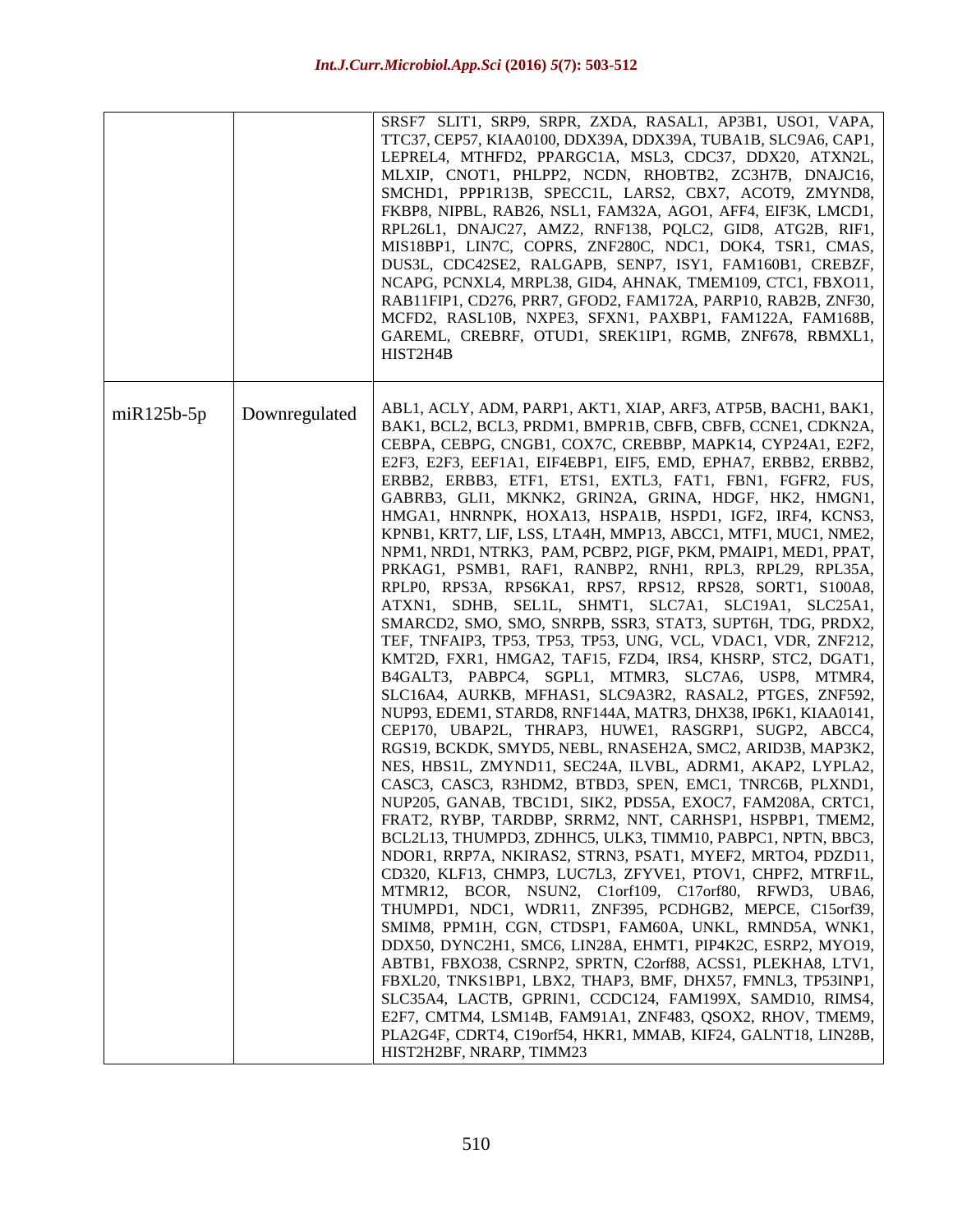



In a similar study, Lai *et al*. (Lai *et al*. 2011) identified specific expression profile of seven micro RNA molecules in an initial cohort of 30 patients with schizophrenia and 30 controls. 6 of the micro RNA molecules were with increased expression (micro RNA-34a, micro RNA-449a, micro RNA-564, micro RNA-548d, 572 micro-RNA and micro RNA 652) and one - micro RNA 432 with decreased expression. These results were confirmed in an extended subsequently cohort of 60 patients with schizophrenia and 30 controls.

Based on our results it can be assumed that changes in the expression levels of micro RNA molecules contribute to complex

global changes in gene expression, that underlie the pathophysiology of schizophrenia. In this study we observed that micro RNA expression profile from peripheral blood is dysregulated in the patients diagnosed with the disorder. At the molecular level, our results can be explained by one or more of the following options: a) reduction of transcriptional and epigenetic repression of primary micro RNA transcripts b) changes in levels of Argonaute and homologous proteins, c) changes in micro RNA Processing (e.g., from DICER1, etc.), or d) an increased half-life of the micro RNA molecules.

-4784<br>-1307-3p<br>-148a-5p

 $\frac{5}{5}$ p

 $5p$ зp 3<br>68–5p<br>58

sp<br>3p

 $\frac{4}{3}$  – 5 p

 $\overline{3}p$ eg<br>Sp

 $\frac{5}{5}$ p

3185<br>10624-3p<br>10624-3p<br>129-5p<br>129b-2-5p<br>304-3p<br>497-5p<br>497-5p

 $^{6-3p}_{6-4p}$  $\frac{-3p}{5b}$ 

> $-5p$ ;ี่ 1<br>La−3p

 $\frac{1}{2}$ 

 $\overline{3}$  to

However, it remains to be determined if the